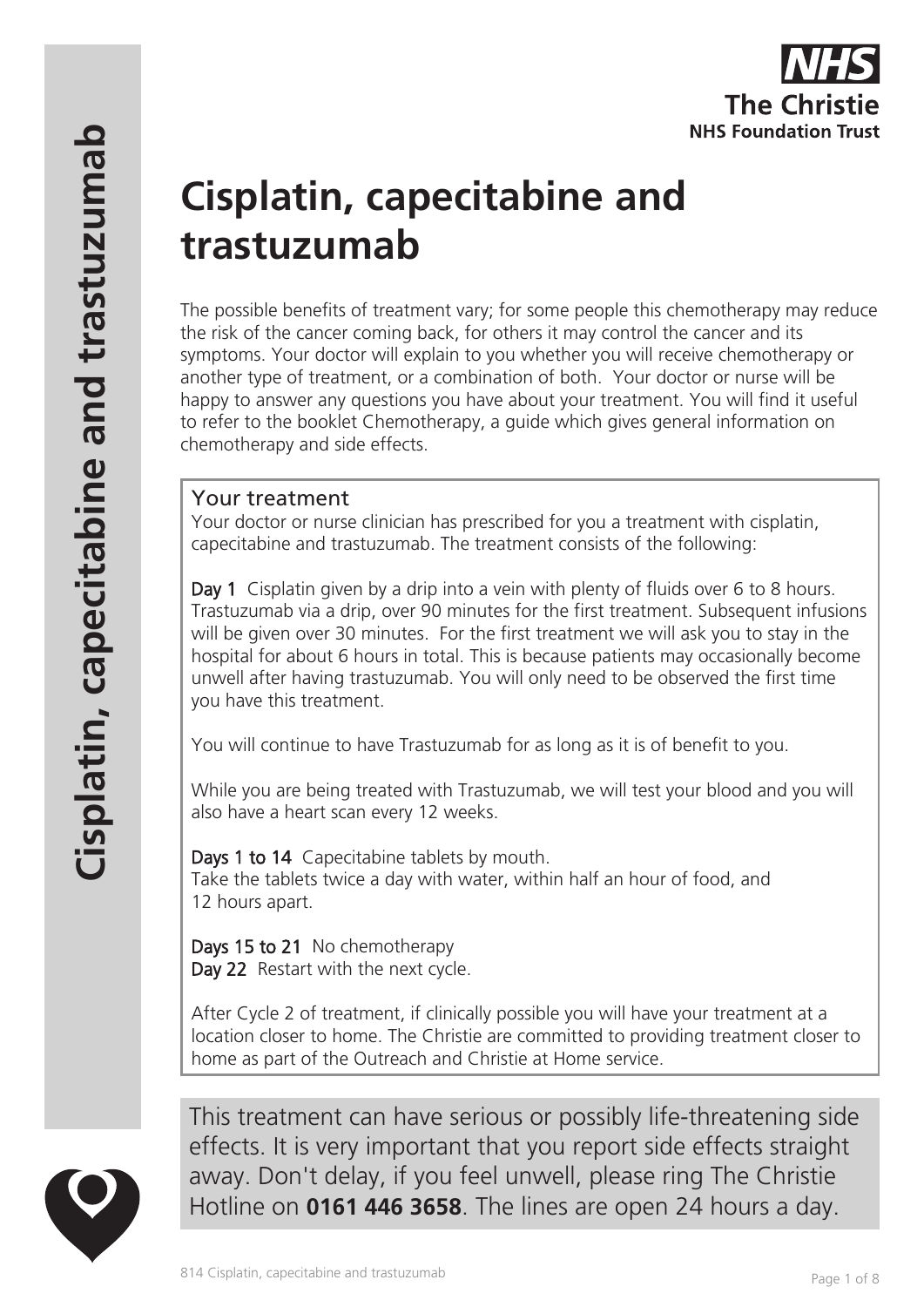## What is trastuzumab?

Trastuzumab uses a new targeted approach to treat cancer, involving monoclonal antibodies. This type of treatment targets specific areas of cancer cells in the body. Trastuzumab is one of the first of this class of treatments to be approved for clinical use.

Trastuzumab is only effective when the cancer cells have more HER2 protein than normal. Patients with this condition are said to be HER2 positive. About 1 person in 5 with this cancer is HER2 positive. A highly selective test is carried out to identify this protein.

The essential first step is to identify your HER2 status before you and your doctor decide what treatment is best for you.

#### Increased risk of serious infection

You are vulnerable to infection while you are having chemotherapy. Minor infections can become lifethreatening in a matter of hours if left untreated. Symptoms of infection include fever, shivering, sweats, sore throat, diarrhoea, discomfort when you pass urine, cough or breathlessness. We recommend that you use a digital thermometer so you can check your temperature. You can buy one from your local chemist.

#### If you feel unwell, you have symptoms of an infection or your temperature is 37.5ºC or above, or below 36ºC contact The Christie Hotline straight away.

Capecitabine will interact with warfarin (a blood thinning tablet). You should tell your doctor if you are taking warfarin and a different blood thinning tablet can be prescribed. Capecitabine also interacts with phenytoin and allopurinol. Tell your doctor if you are taking these drugs.

#### Blood sugar

You will receive a dose of steroids before each treatment. If you are diabetic, you should monitor your blood sugar levels during your treatment. If your blood sugar levels are affected, you should speak to your doctor about your diabetic medications.

#### Flu vaccinations

#### Is it alright for me to have a flu jab during the time I'm having chemotherapy?

It's safe to have a flu jab, but depending on the sort of chemotherapy you have had, it may not give quite as much protection against infection as usual. Some patients may need two vaccinations. However, if you you're thinking of having any other vaccinations, do check with your Christie doctor first, because some vaccines should be avoided.

#### Other possible side effects

Chemotherapy can cause many different side effects. Some are more likely to occur than others. Everyone is different and not everyone gets all the side effects. Most side effects are usually temporary, but in some rare cases they can be life-threatening. It is important to tell your hospital doctor or nurse about any side effects so they can be monitored and, where possible, treated.

#### Common side effects (more than 1 in 10)

# • Anaemia (low number of red blood cells) (Warning!)

While having this treatment you may become anaemic. This may make you feel tired and breathless. Let your doctor or nurse know if these symptoms are a problem. You may need a blood transfusion.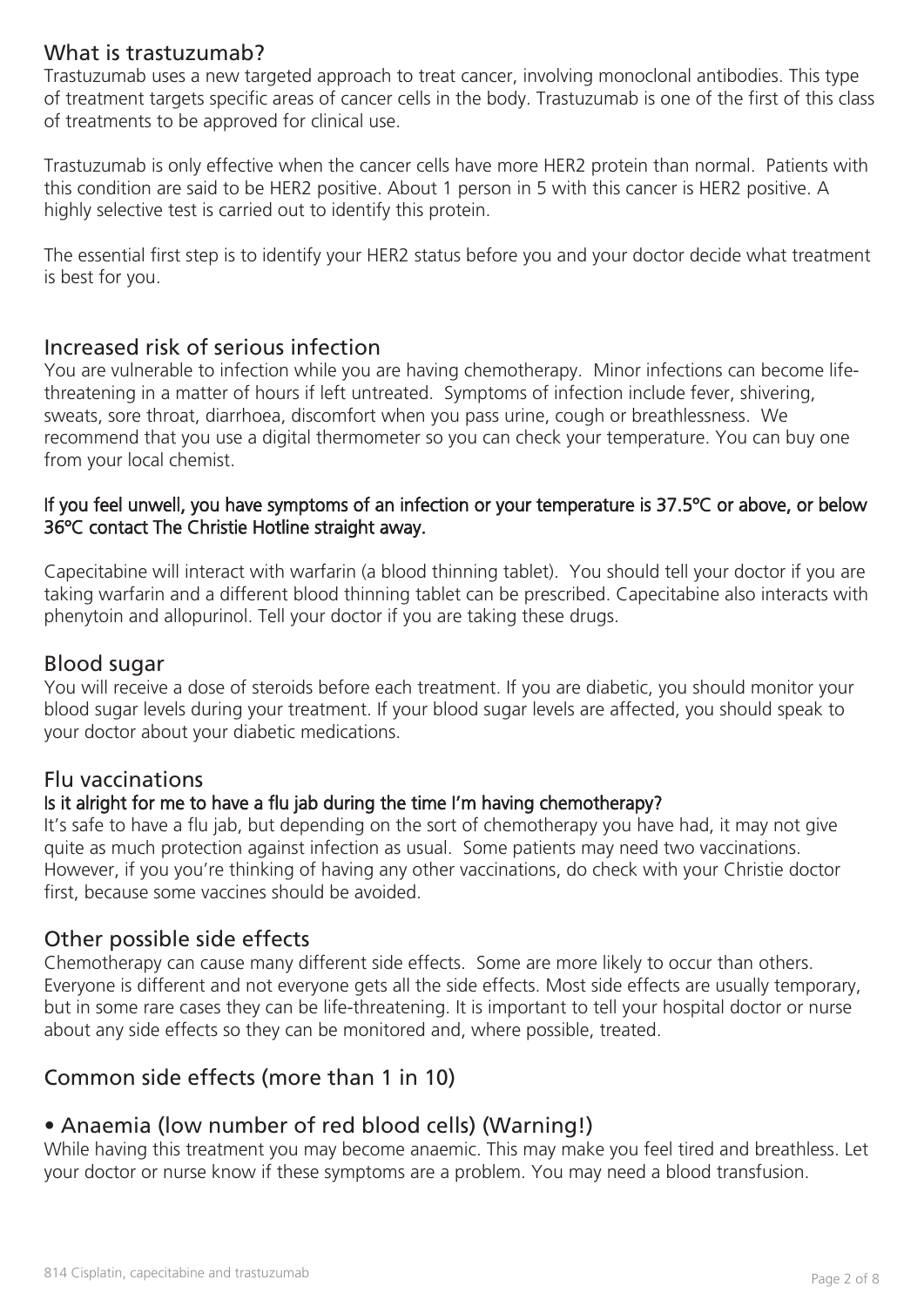# • Bruising or bleeding (Warning!)

This treatment can reduce the production of platelets which help the blood clot. Let your doctor know if you have any unexplained bruising or bleeding, such as nosebleeds, bloodspots or rashes on the skin, and bleeding gums. You may need a platelet transfusion.

You will have a routine blood test before each treatment to monitor the effects of the chemotherapy. Occasionally we may not be able to go ahead with your treatment until your blood cells are back to a safe level. In this case your chemotherapy will usually be delayed a week.

## • Nausea and vomiting (sickness)

The severity of this varies from person to person. Anti-sickness medication may be given along with your chemotherapy to prevent this. You may also be given anti-sickness tablets to take at home. If you continue to feel or be sick, contact The Christie Hotline for advice on 0161 446 3658.

#### • Palmar-plantar erythema

The skin on your hands and feet may become very dry, red and sore with some cracking. Tell your doctor. Cream and tablets can be given which can help. Your chemotherapy dose may need to change. Try to keep your hands and feet cool and if possible, uncovered. If you are taking capecitabine tablets and your hands and/or feet become sore, please contact The Christie Hotline on 0161 446 3658 for advice.

#### • Hair thinning

Some hair loss may occur during treatment although this is unlikely. It is advisable to avoid perms, colours, use of hot brushes and vigorous, frequent washing that could increase hair loss. Use a gentle shampoo and a soft brush. Please remember that this is a temporary side effect and your hair will grow back when your treatment is completed. Very rarely, hair loss can be permanent.

The cancer information centre offers a coping with hair loss service to all patients where support, information and advice will be given. Drop in, contact 0161 446 8100 or email informationcentre@christie.nhs.uk. Information about the wig service can also be found here and vouchers for wigs can also be obtained for eligible patients. The wig room provides a drop in service, please see The Christie leaflet 'The wig fitting service' for further information.

The Maggie's Centre runs a Talking Heads hair loss support workshop for anyone who is anticipating or experiencing hair loss (both men and women). These sessions cover the practicalities of hair loss as well as offering support with its emotional impact. Contact Maggie's on 0161 641 4848 or email manchester@maggiescentres.org.

#### • Watery eyes

Your eyes may also water. Often, this will improve in time and needs no specific treatment but if you have ongoing symptoms please discuss this with your doctor or nurse.

#### • Lethargy

Some chemotherapy may make you feel tired and lacking in energy. It can be frustrating when you feel unable to cope with routine tasks. If you do feel tired, take rest and get help with household chores. If necessary, take time off work. Gentle exercise such as walking can be beneficial.

## Uncommon side effects (less than 1 in 10)

#### • Extravasation (Warning!)

Extravasation is when chemotherapy leaks outside the vein. If you develop redness, soreness or pain at the injection site at any time please let us know straight away.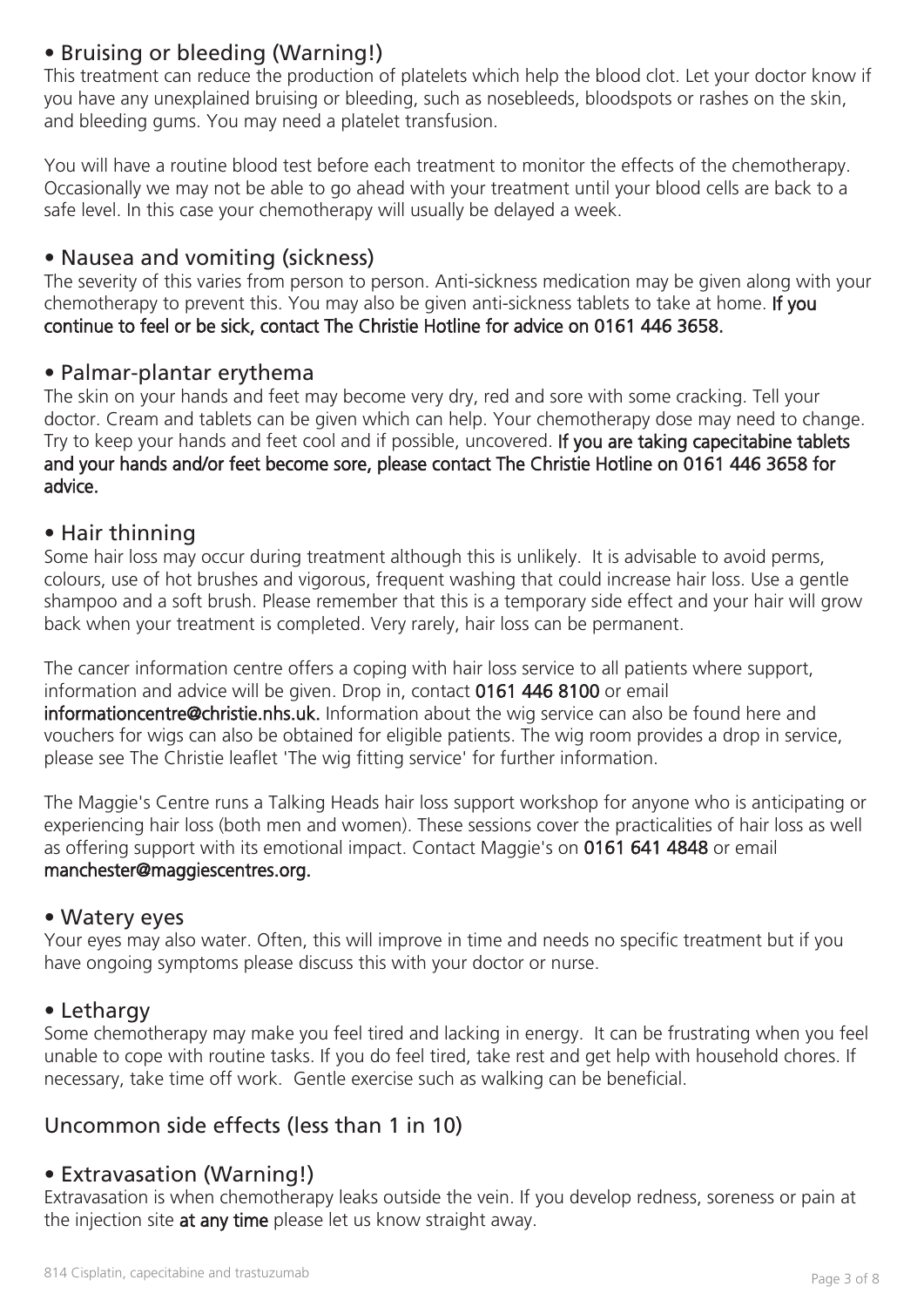# • Kidney damage (Warning!)

It is important to monitor how your kidneys are working while you are having treatment as the cisplatin can put a strain on them. Before you start the treatment you will need to have a test called a GFR. This is performed in the Radioisotope department and is a series of blood tests. Your routine blood tests will also give us an idea of how well your kidneys are working. It is important to drink plenty of fluids (at least 8 cups per day) during your course of chemotherapy.

## • Blood clots (Warning!)

During chemotherapy you are more at risk of blood clots in the legs (DVT) or lungs (PE). Occasionally these clots can be life-threatening. To help prevent clots, keep mobile and drink plenty of non-alcoholic fluids.

### • Diarrhoea (Warning!)

If you are taking capecitabine tablets and you have diarrhoea (more than 4 times in a day or once during the night) stop taking the tablets and contact The Christie Hotline straight away on 0161 446 3658. Anti-diarrhoea tablets can be bought from a pharmacy or prescribed by your GP for a temporary period until this is resolved. If the problem persists contact this hospital. As the staff for a copy of 'Eating: help yourself' which has some useful ideas about diet when you are having treatment.

## • Constipation

You may become constipated during this treatment. Try to drink plenty of fluids and eat foods high in fibre. Report this to your hospital doctor who may prescribe a suitable laxative. Ask the staff for a copy of 'Eating: help yourself' which has useful ideas about diet when you are having treatment.

## • Sore mouth (Warning!)

Your mouth may become sore or dry, or you may notice small mouth ulcers during this treatment. Drinking plenty of fluids and cleaning your teeth regularly and gently with a soft toothbrush can help to reduce the risk of this happening. We can prescribe a mouthwash for you to use during treatment. You can dilute this with water if your mouth is sore. Ask your doctor or nurse for further advice. There is also general mouth care information in the chemotherapy booklet.

If you continue to have a sore mouth please contact The Christie Hotline on 0161 446 3658 for advice.

## • Strange taste

Occasionally during treatment you may experience a strange taste, sometimes described as metallic or bitter. A strongly flavoured sweet or mint will help to disguise this.

## • Tingling and numbness in the fingers and toes

This is only usually mild and temporary but sometimes lasts for some time or becomes permanent. Please report these symptoms to your doctor on your next hospital visit.

## • Tinnitus and high frequency hearing loss

You may develop tinnitus (ringing in the ears), this sensation should subside when your treatment finishes. High frequency hearing loss can also occur with this chemotherapy, this may be permanent.

#### • Flu like symptoms

Occasionally you may experience chills and fever during the trastuzumab infusion (drip). These symptoms can be reduced by taking paracetamol (1g) one hour before treatment begins. Fevers and chills which occur more than 48 hours after treatment may be signs of an infection. Contact The Christie Hotline immediately on 0161 446 3658.

#### • Pain

Sometimes you may experience pain in some parts of your body during or after the first trastuzumab infusion. If necessary we will give you painkillers to relieve this.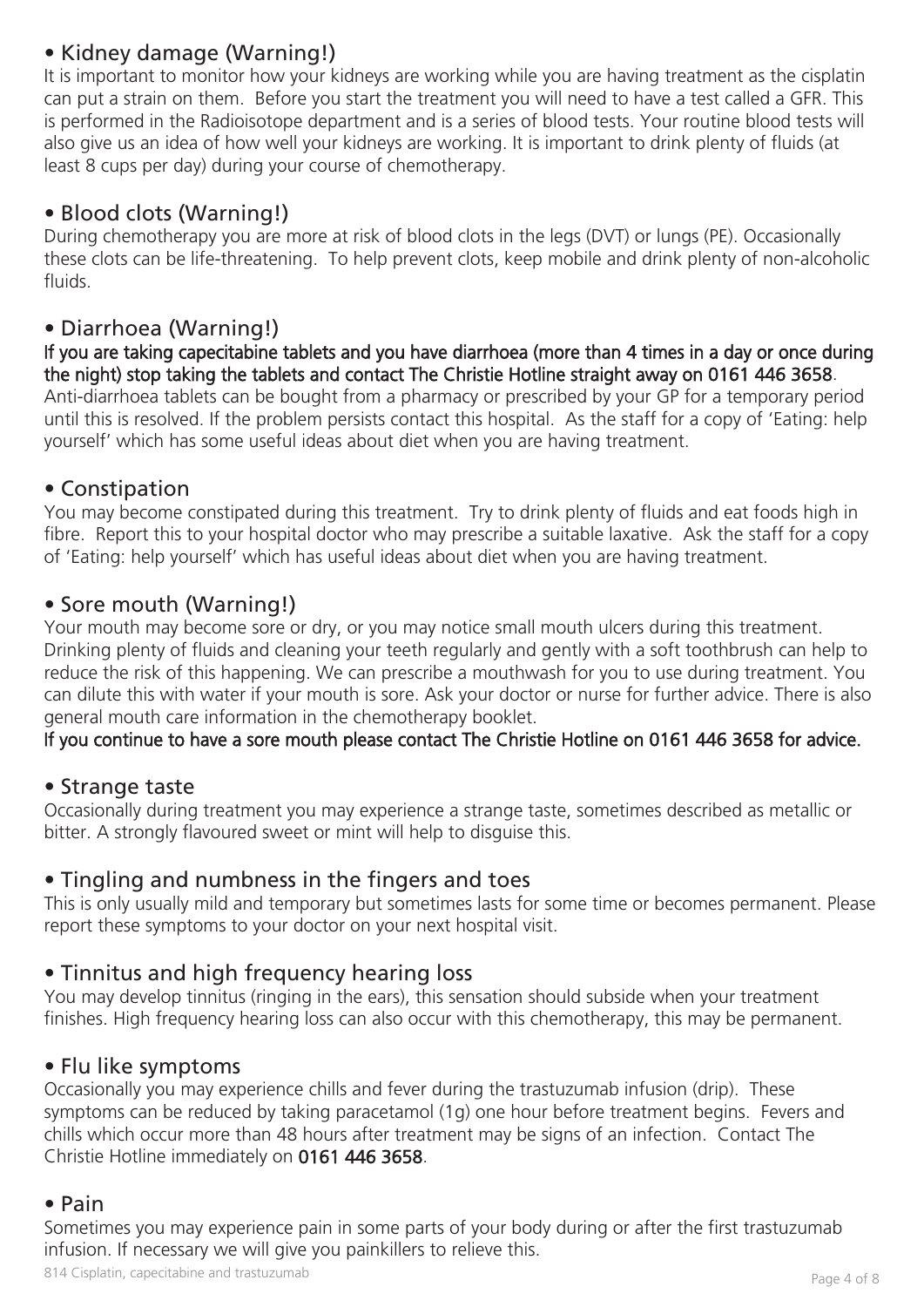#### • Effects on the heart

.

Trastuzumab can sometimes affect your heart function. We will assess your heart function by carrying out a MUGA scan or echocardiogram, before you start your treatment and then about every 12 weeks.

#### • Reactions during the infusion

Less commonly, people may experience an allergic reaction with the first trastuzumab infusion. This may involve headache, dizziness, rash, vomiting or breathlessness. If any of these symptoms occur, call your nurse immediately. These symptoms are usually mild and temporary and do not occur with subsequent infusions.

### Rare side effects (less than 1 in 100)

#### • Chest pain or stroke (Warning!)

A small number of patients receiving 5-Fluorouracil (5FU) or capecitabine can experience chest pain (angina) or rarely have a heart attack. Extremely rarely this may lead to death. Other complications such as stroke or mini-stroke can happen but are exceptionally rare. If you develop any of these symptoms you should contact your hospital doctor for advice. In an emergency you should go immediately to your nearest accident and emergency department.

#### Serious and potentially life threatening side effects

In a small proportion of patients chemotherapy can result in very severe side effects which may rarely result in death. The team caring for you will discuss the risk of these side effects with you.

#### • Testing for DPD deficiency

The body makes enzymes which break down chemotherapy drugs so that chemotherapy doesn't build up in the body and cause severe side-effects. A very small percentage of the population (approximately 1 in 20), either don't produce or produce less of an enzyme called DPD which would normally break down the chemotherapy drugs 5FU and capecitabine. This is called DPD deficiency. Reduced production of DPD is not an issue in day-to-day life, but it might mean that some patients experience severe and sometimes life-threatening side effects after 5FU or Capecitabine chemotherapy is given. Patients with DPD deficiency are more likely to develop severe mouth ulcers and diarrhoea and very low bloods counts increasing vulnerability to life threatening infections.

In order to check that it is safe for you to have this treatment, your team will be arranging a one off blood test. This test checks for some of the commonest abnormalities which can cause DPD deficiency.

Although DPD testing identifies many patients who are at risk of severe side-effects from 5FU and capecitabine, it does not identify all at risk patients. Severe and sometimes life-threatening side-effects can occur in patients who have had a normal test result. Therefore it is important that patients receiving chemotherapy monitor their symptoms carefully and contact The Christie Hotline if they become unwell.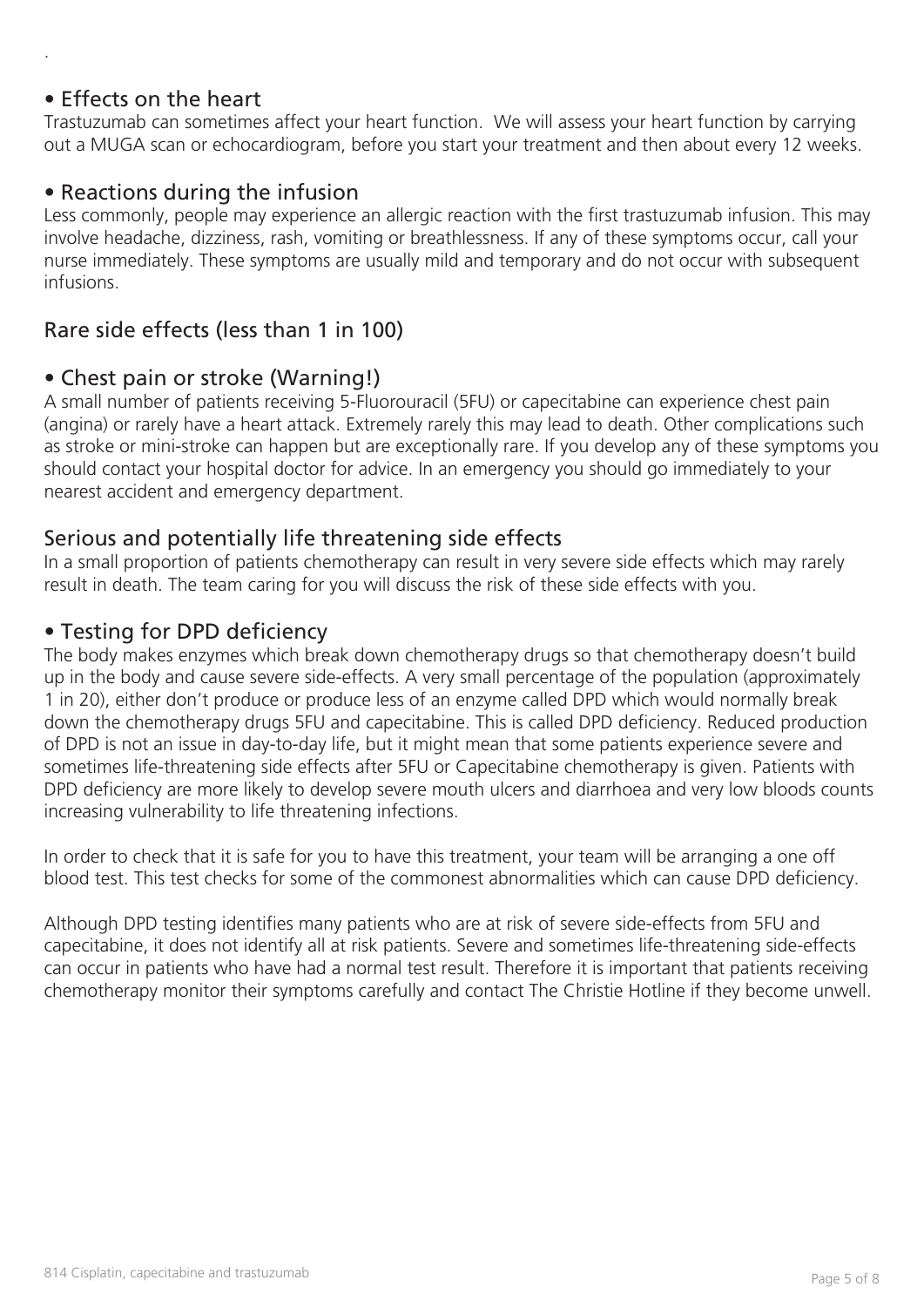# Sex, contraception and fertility

Protecting your partner and contraception: We recommend that you or your partner use a condom during sexual intercourse while you are having the course of chemotherapy. Chemotherapy is dangerous to unborn babies and this will also protect you and your partner from any chemotherapy drugs that may be present in semen and in the vagina. If you suspect that you may be pregnant please tell your doctor immediately.

Fertility: This chemotherapy may affect your ability to have children. Your doctor or nurse should have discussed this with you. If not, please ask them before you start treatment.

## For female patients only:

#### Loss of periods

Due to the effect of chemotherapy on the ovaries, you may find that your periods become irregular or stop. This is more likely in women over the age of 40 when most women will notice some change in their periods. It is less common in women under the age of 40 but does still happen and can result in significant menopausal symptoms (see section below). Even if your periods stop completely during chemotherapy your periods may come back several years later. This means that you may be able to become pregnant even many years after chemotherapy. It is very important to use contraception if you don't want to get pregnant.

#### Menopausal symptoms

When the ovaries stop working due to chemotherapy or during a natural menopause most women experience symptoms such as hot flushes, sweats (night and day) and vaginal dryness. These hormonal changes can make the vagina feel as though it has shrunk and become less easy to stretch. This is called vaginal atrophy and can result in discomfort, pain on sexual intercourse, itching and recurrent urine infections. If your ovaries don't start to work again the vaginal symptoms can be permanent, although the flushes and sweats tend to reduce and stop over a small number of years. Some women who have already gone through menopause may notice their symptoms worsening for a time after chemotherapy.

The vaginal symptoms can start early and the longer they are left the harder they can be to treat. Please contact your specialist nurse either in clinic or by phone when the symptoms first develop if you would like help. Symptoms can be managed in several ways including gels, essential oil pessaries and sometimes local oestrogen replacement. You may also find it helpful to request the booklet 'Menopausal symptoms and breast cancer' by Breast Cancer Now (either from your specialist nurse, the cancer information centre at The Christie or online).

#### Late side effects

Some side effects may become evident only after a number of years. In reaching any decision with you about treatment, the potential benefit you receive from treatment will be weighed against the risks of serious long term side effects to the heart, lungs, kidneys and bone marrow. With some drugs there is also a small but definite risk of developing another cancer. If any of these problems specifically applies to you, the doctor will discuss these with you and note this on your consent form.

- Tinnitus and high frequency hearing loss: this may be permanent.
- Tingling and numbness in the fingers or toes: this may become permanent.

The possible long term side effects of treatment with trastuzumab are not yet known. Speak to your doctor if you wish to discuss this further.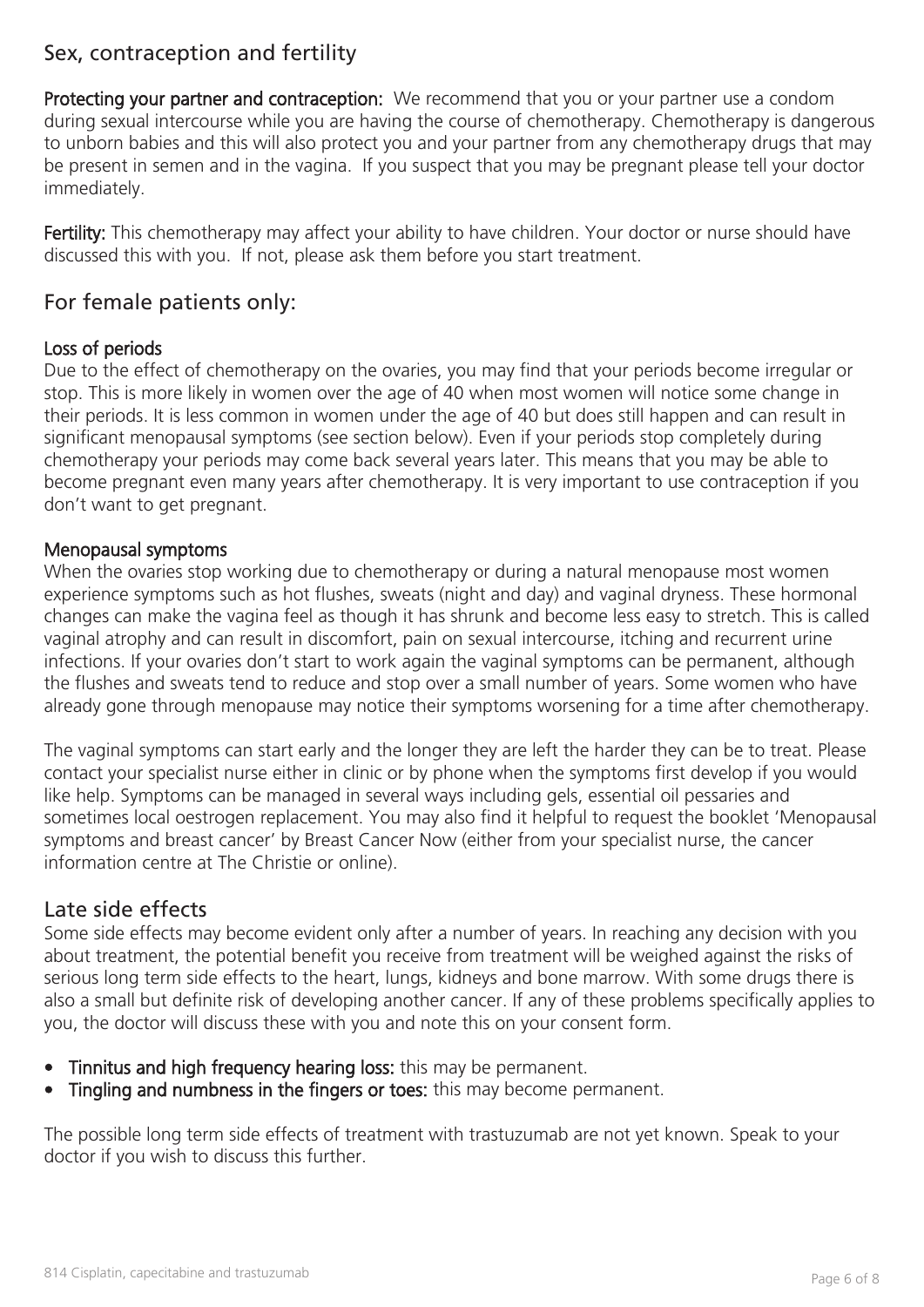# **Contacts**

If you have any general questions or concerns about your treatment, please ring the area where you are having treatment:

| Administration enquiries | 0161 918 7606/7610 |
|--------------------------|--------------------|
| Chemotherapy nurse       | 0161 918 7171      |
| Clinical trials unit     | 0161 918 7663      |

For urgent advice ring The Christie Hotline on 0161 446 3658 (24 hours)

Your consultant is: .....................................................................

Your hospital number is: ...........................................................

Your key worker is: ....................................................................